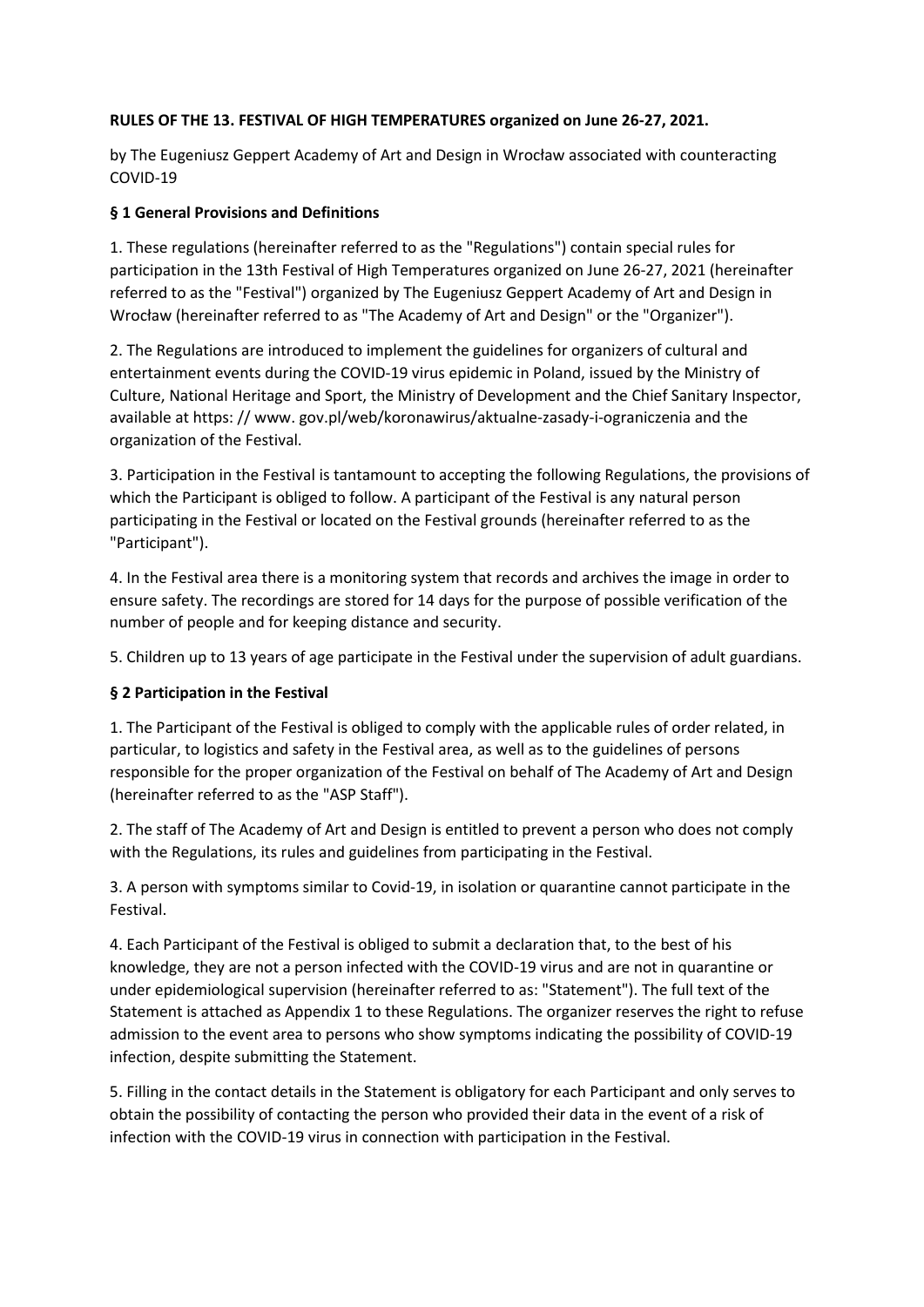6. In the event of a risk of infection with the COVID-19 virus in connection with participation in the Festival, the data contained in the Statement will be provided by The Academy of Art and Design to the appropriate sanitary or order services.

7. The statement will be kept by The Academy of Art and Design for 2 weeks from the end of the Festival.

8. During the 13th Festival of High Temperatures, films and photos will be made in the Festival area for the purpose of disseminating information about the Festival and promoting and marketing the Organizer. The participant agrees to the recording and use of his image for promotional and advertising purposes in electronic media and social networks, without the right to remuneration for the above. The full text of the Consent is attached as Appendix 2 to these Regulations.

9. The organizer has the right to remove from the Festival area participants who do not comply with the provisions of these Regulations or the instructions of the Academy's staff.

# **§ 3 Sanitary rules**

1. At the Festival area, the obligation to cover the mouth and nose with a mask must be strictly observed, and this obligation also applies to Festival Participants. It is the responsibility of the Festival Participant to equip himself with a mask before entering the Festival area.

2. In the Festival area, including when entering the Festival area, entering the audience, taking seats and leaving the audience or from the Festival, it is absolutely necessary to follow the order regulations and guidelines of The Academy of Art and Design Staff and keep a distance of not less than 1.5 m from other people. The following are excluded from the obligation to keep distance: parents with children requiring care (up to 13 years of age), people with disabilities, people unable to move independently, people with a special education certificate and their guardians, and people living together.

3. Hand disinfection will be required at the entrance to the Festival. Dispensers with disinfectant liquid will be available on site.

4. Eating and drinking is possible only in the designated gastronomic zone.

5. If it is detected that a person infected with the SARS-COV-2 virus participated in the Festival, the Participant agrees that the administrator of the Participants' personal data shall disclose their personal data to sanitary and security services.

## **§ 4 Safety rules**

1. The procedure of admitting Participants to the Festival grounds in Wrocław will begin 15 minutes before the planned start of the Festival.

2. It is forbidden to change the designated places.

3. People registered for the workshop for a specific time approach the info point without queuing. After checking the list, the participant is admitted to the festival area. Due to the security procedures, it is necessary to come in advance.

4. There is a limit of visitors at the Festival area. According to the regulations in force, this is 250 people (who have not presented a document confirming being fully vaccinated against Covid-19). The limit does not apply to people fully vaccinated against COVID-19. Fully vaccinated persons may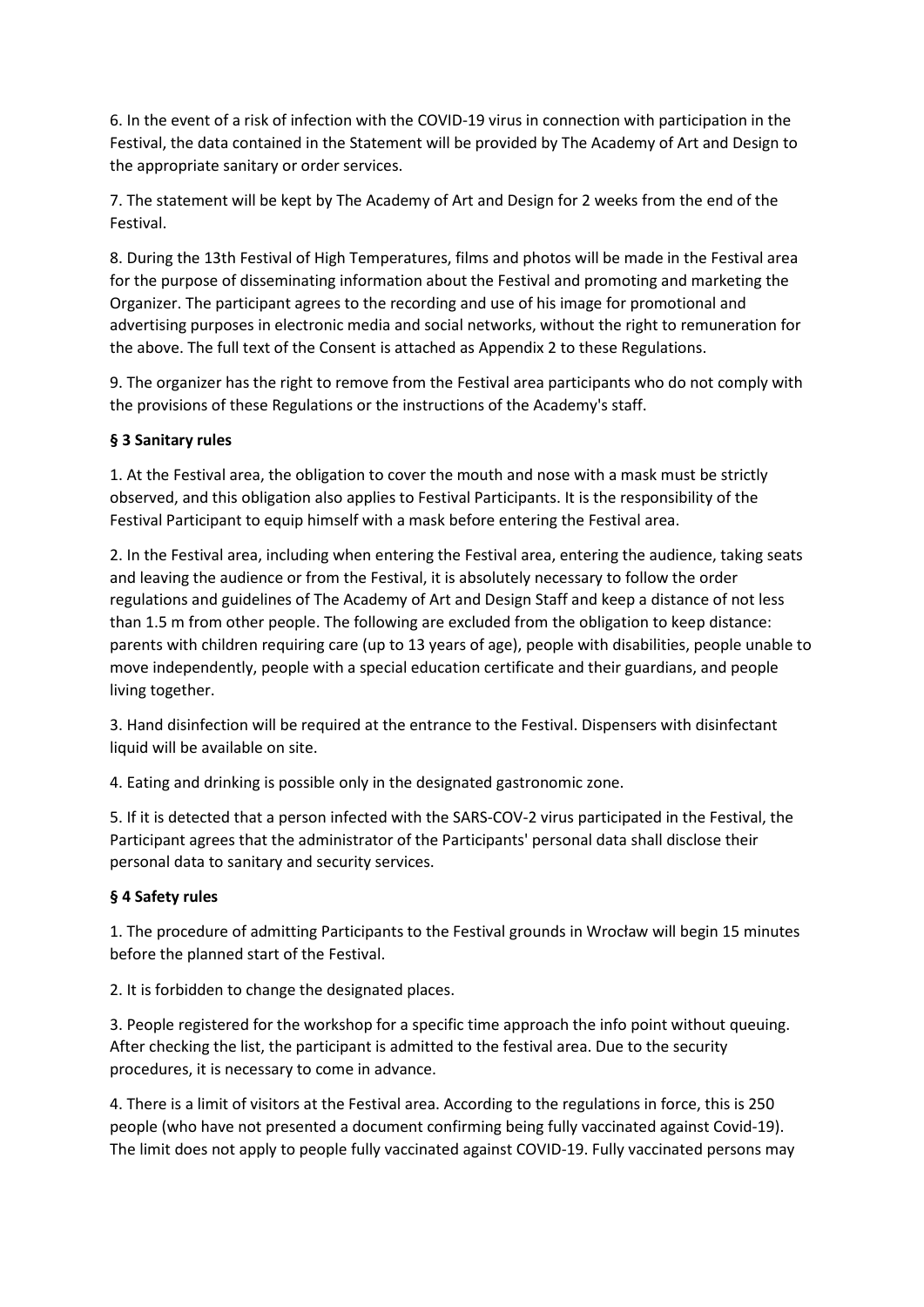present a Vaccination Certificate in the form of an individual QR code or a vaccination certificate and a document confirming their identity at the entrance to the Festival area.

5. In individual studios, room 410 (Conference) and in the Neon Gallery, there are limits on visitors depending on the area of the room.

## **§ 5 Other rules for participants**

1. Festival participants are advised to come to The Academy of Art and Design in good time so that all procedures resulting from the guidelines of the Ministry of Culture and National Heritage regarding the organization of cultural events during a pandemic can be efficiently applied.

2. The rules of participation in the Festival or staying at the premises of The Academy of Art and Design. Eugeniusz Geppert in Wrocław may be supplemented or changed at any time.

3. Performing professional or commercial photo sessions requires the approval of The Academy of Art and Design.

#### **§ 6 Personal Data Protection**

1. The administrator of the Participants' personal data is Akademia Sztuk Pięknych im. E. Gepperta in Wrocław, ul. Traugutt 19/21. Contact details of the data protection officer: iod@asp.wroc.pl.

2. The processing of personal data will take place on the terms provided for in Regulation (EU) 2016/679 of the European Parliament and of the Council of 27 April 2016 on the protection of individuals with regard to the processing of personal data and on the free movement of such data and the repeal of the Directive 95/46 / EC (General Data Protection Regulation, hereinafter referred to as "GDPR").

3. Providing personal data is voluntary, but necessary to participate in the Festival.

4. The personal data of the Participants will be processed for the purpose of organizing and ensuring the safety of the Festival, its Participants and public safety, as well as for promotional and marketing purposes of the Organizer.

5. The Organizer will process the following data of Participants:

a) name and surname,

b) e-mail address or telephone number,

c) image.

6. Contact details of the Festival Participants, indicated in sec. 5 lit. a) and b) above, will be kept for 2 weeks from the end of the Festival. Personal data in the form of photographic and audiovisual materials for promotional, marketing and educational purposes of the Organizer will be kept for the time necessary to achieve these purposes or until the consent is withdrawn.

7. Contact details of the Festival Participants, indicated in sec. 5 lit. a) and b) above, will be provided to sanitary and security services in the event that a person infected with the SARS-COV-2 virus participated in the Festival. The Organizer may share the image with the following entities: media cooperating with the University, entities developing information and promotional materials.

8. The basis for the processing of the Participants' personal data is the Participant's consent. The consent granted may be withdrawn at any time without affecting the lawfulness of the processing which was carried out on the basis of consent before its withdrawal.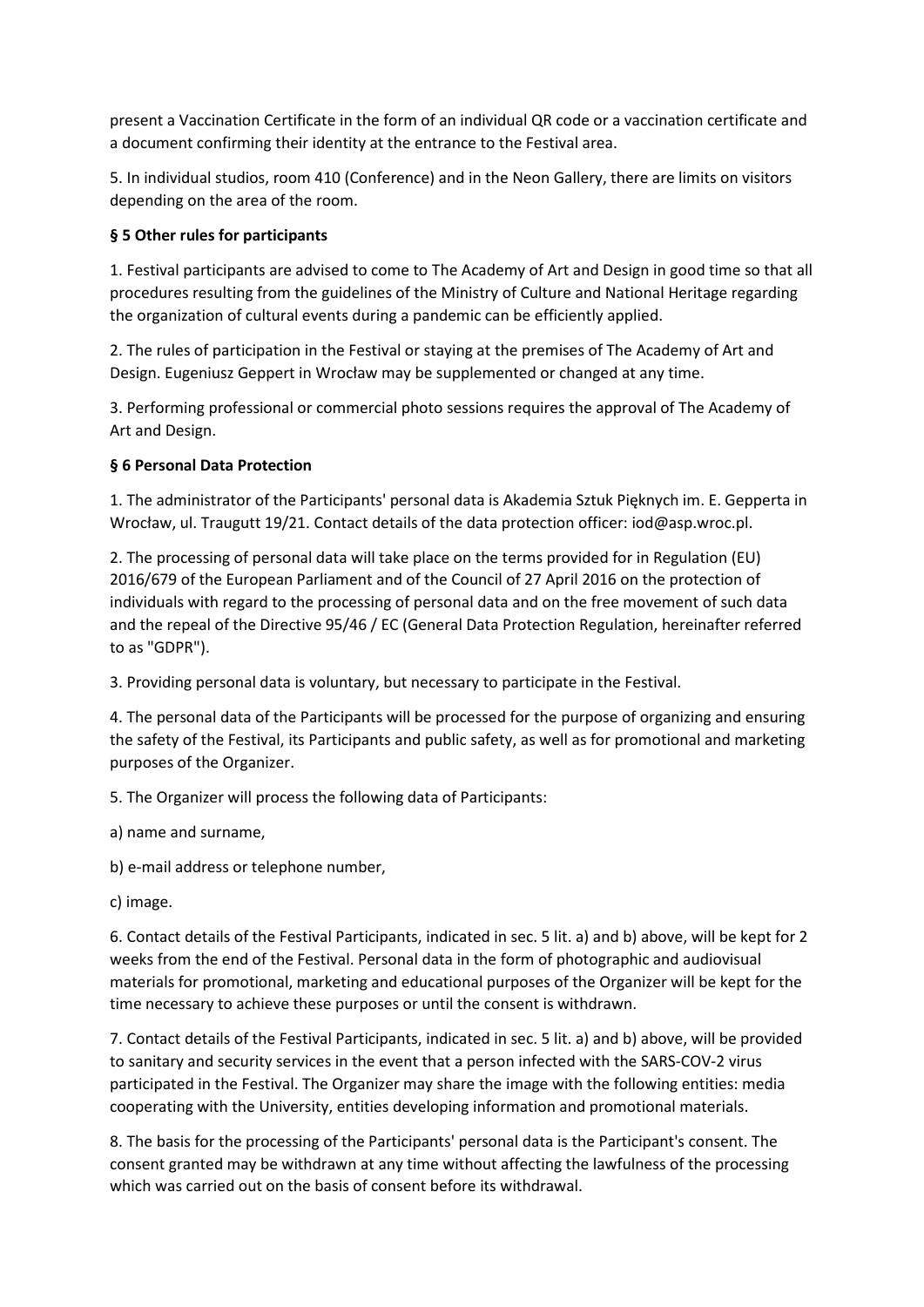9. The participant has the right to request the administrator to access personal data, rectify it, delete or limit processing, the right to object and the right to transfer data in accordance with Article 13 of the GDPR.

10. Notwithstanding the foregoing, the Participant has the right to lodge a complaint with the supervisory authority, ie the President of the Personal Data Protection Office.

11. Personal data in the form of photographic and audiovisual materials may be published on the Festival's website and in other media and social media operated by The Academy of Art and Design.

12. The administrator does not process the provided personal data in an automated system and does not subject them to profiling. Personal data will not be transferred outside of Poland.

## **§ 7 Final Provisions**

1. The Festival Regulations will be presented to every visitor to the Festival and are available on the Festival website https://festiwalwysokichtemperatur.pl/ and on the Festival grounds.

2. The Academy of Art and Design reserves the right to make changes to this list these Regulations, which will be binding on the Participants from the moment of their publication in accordance with sec. 1 above.

3. Entering the Festival area is tantamount to accepting the Regulations and the Participant undertakes to abide by them.

4. Disputes arising between the Organizer and the Participant will be settled by common courts competent for the seat of the Organizer.

5. The Regulations are effective from June 26, 2021 and remain in force until further notice.